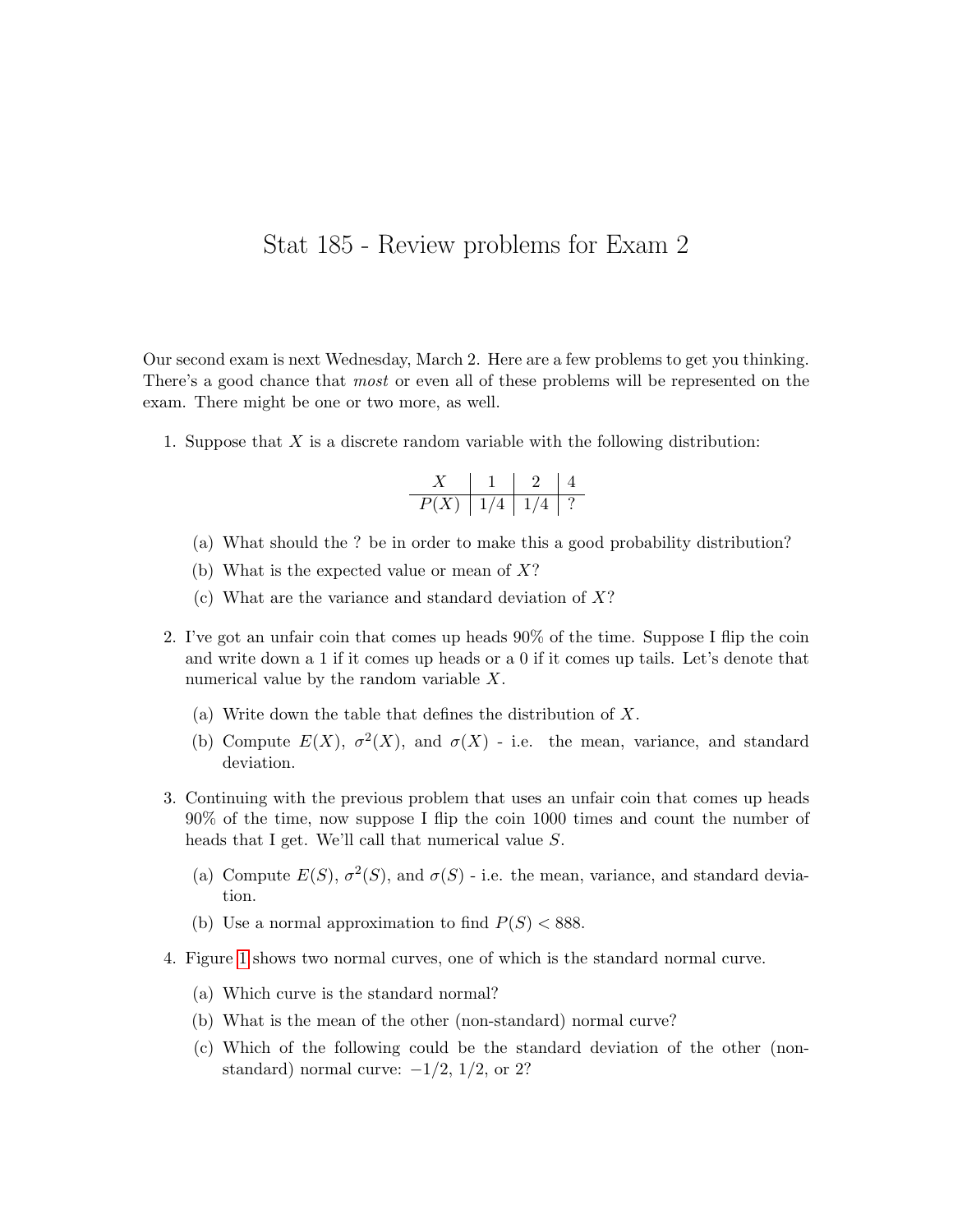- 5. Let Z denote a random variable with the standard normal distribution. Use a table to compute
	- (a)  $P(Z < 1.8)$
	- (b)  $P(-1 < Z < 1.8)$
	- (c)  $P(Z > -1)$
- 6. Let X denote a random variable with a normal distribution with mean  $\mu = 72$  and standard deviation  $\sigma = 4.8$ . Use a table to compute
	- (a)  $P(X < 78)$
	- (b)  $P(70 < X < 82)$
	- (c)  $P(X > 80)$
- 7. Our CDC data set indicates that heights are normally distributed with a mean of  $\bar{x}$  = 67.18 and a standard deviation of  $s = 4.126$ . Let's assume these approximations are good for the entire adult population. Suppose we now pick a person from that population at random. What's the probability that they are more than 70 inches tall?
- 8. Our CDC data set indicates that average weight is 169.68 pounds with a standard deviation of 40.08 pounds, though it does not appear to be normally distributed. Suppose we pick 100 people from the population at large and compute the average of their weights. What is the probability that number is larger than 175 pounds?
- 9. A random sample of 57 bottlenose dolphins found their average length to be 9.7 feet with a standard deviation of 1.1 feet. Use that information to write down a 96% confidence interval for the length of bottlenose dolphins.
- 10. A recent survey of 1200 likely voters put President Biden's approval rating at 45%. Use that data to write down a 95% confidence interval for Biden's approval rating.
- 11. I need to design a survey to determine what percentage of North Carolina voters believe that it's important for the state to have public university that is designated as a liberal arts college. I'd like my margin of error to be  $\pm 2\%$ . How large a sample size do I need?